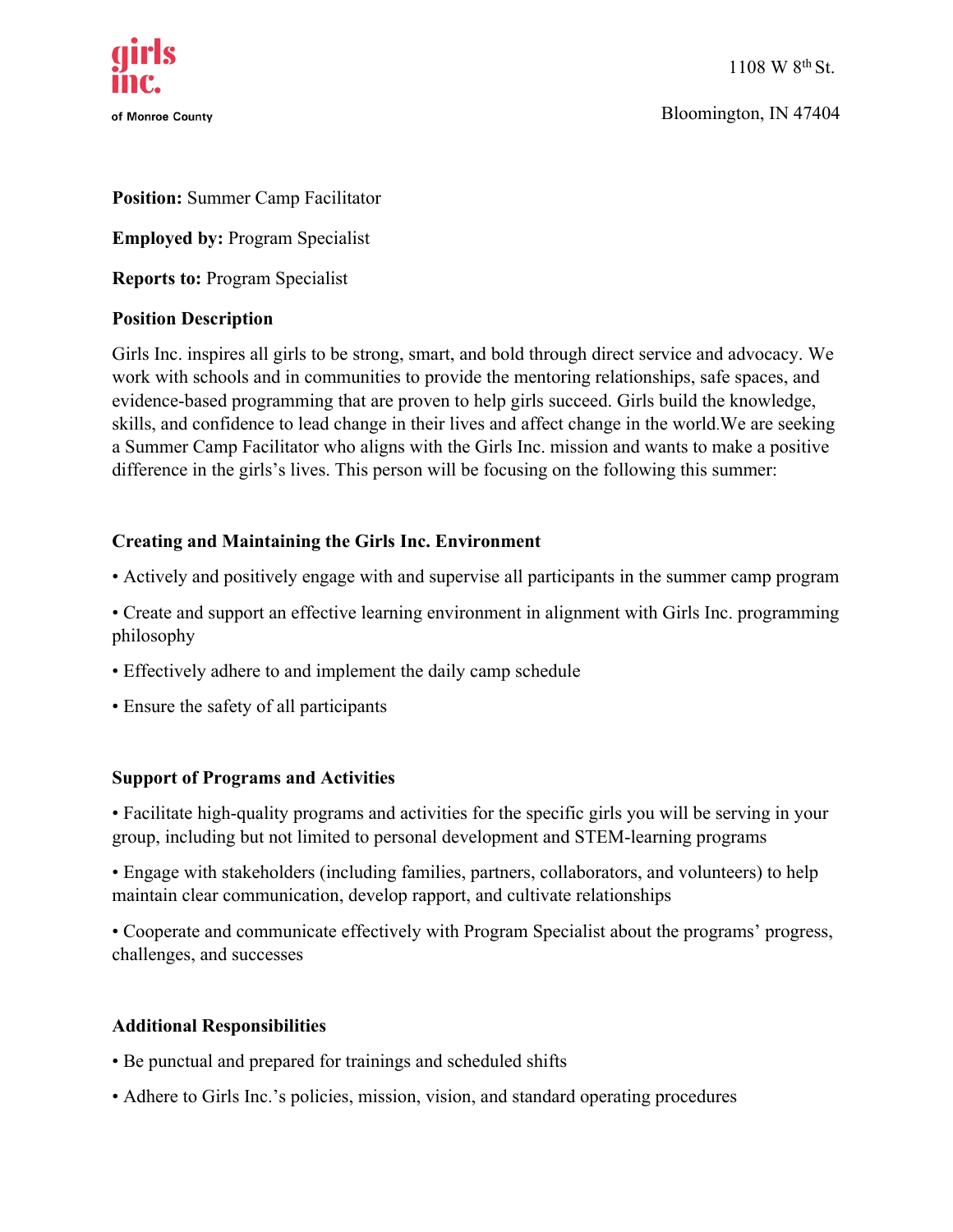

of Monroe County

- Respond to changes in environment by adapting daily activities and programs as needed
- Perform other duties as assigned by supervisor

# **Required Knowledge, Skills & Abilities**

- Passion for youth development, gender equity, and a strong advocate for girls'/womens' issues
- Ability to lead, coach, and empower teams and partnerships to meet outlined goals and objectives
- Excellent skills in developing and maintaining collaborative relationships with diverse stakeholders

• Ability to design and implement programs focusing on needs for elementary and middle school students

• Ability to think critically and make decisions based on agency mission and strategic direction

• Effective communication skills with the ability to adapt communication styles and messages to meet the needs of specific audiences

• Ability to manage multiple priorities and be adaptable in a dynamic, fast-paced environment – all while maintaining a girl-centered approach

# **Preferred Knowledge, Skills & Abilities**

• Pursuing or achieved a bachelor's or associates degree in science, technology, engineering, math, education, humanities, social sciences, or related field

• Experience working with children between ages 5-17

# **Availability**

• Ability to work up to 40 hours per week with availability Monday through Friday with various hours between the 8:30am and 5:30pm camp schedule

- Camp will not be in session on Monday July  $4<sup>th</sup>$ . Camp facilitators will be off the whole week and will resume on July 11<sup>th</sup>.

• Must be available for training on May 25<sup>th</sup>, summer camp (June 6th– July 25th), and Staff summer recap on August  $1<sup>st</sup>$ .